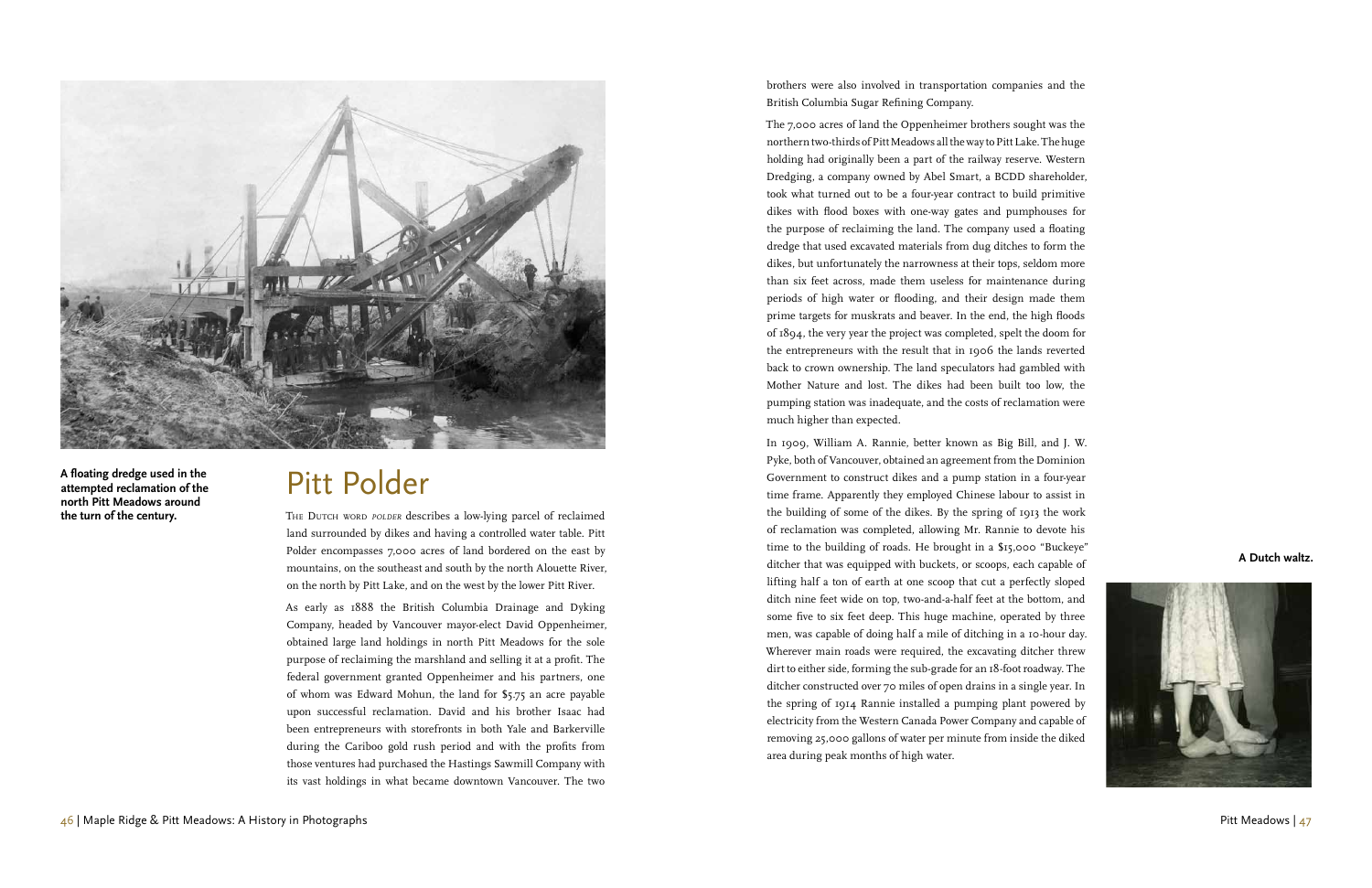Since the area was only a two-hour drive from the city, Big Bill wanted to sell 500 market garden plots to Vancouverites. He built a huge barn with stalls for 40 horses and a storage area for hay and had expectations of selling the hay to logging camps along the west coast. Scows were brought in to barge the hay up the coast. This venture petered out after bulldozers came into the logging industry. The area soon came to be known as the rainy Rannie Ranch, and his venture failed.

In the 1930s a group of Mennonites from Russia settled on the north side of Sturgeon Slough. They lived in deplorable conditions because of the seasonal flooding.

The next entrepreneurs to tackle the swamp-like land north of Pitt Meadows were Leon Ladner, a prominent Vancouver lawyer, and Walter Koerner, a lumber baron. Koerner had come out from Czechoslovakia in the mid-1930s and had started Alaska Pine in New Westminster. The two men formed Pitt Meadows Development Limited, and when their reclamation project failed, they invited Earle Finning of Finning Tractor to join the company and turn the area into a duck hunting reserve. According to folklore, the PMDL opened their floodgates to raise the water level for duck hunting and flooded out the Mennonites, with the result that most of them left to go to South America.



### **Top Right**

**The rail cars were 6 feet long by 4 feet wide and 4 feet deep and took only a cubic yard of material. The cars, made locally, had sliding side doors that opened for dumping the material. An Insley dragline, owned by Alexander Connelly of Surrey, fills the cars.**

#### **Bottom Right**

**The men used a log and a long plank to create a fulcrum effect to raise the narrow-gauge railway as the dike was raised.**



**Lammert Westerhof's horse pulls a cart along a narrow-gauge track. The cart contained a cubic yard of building material that was dumped in order to build up the dike at the Deep Slough. The horses used in the project were an effective means of compacting the soil. 1951.**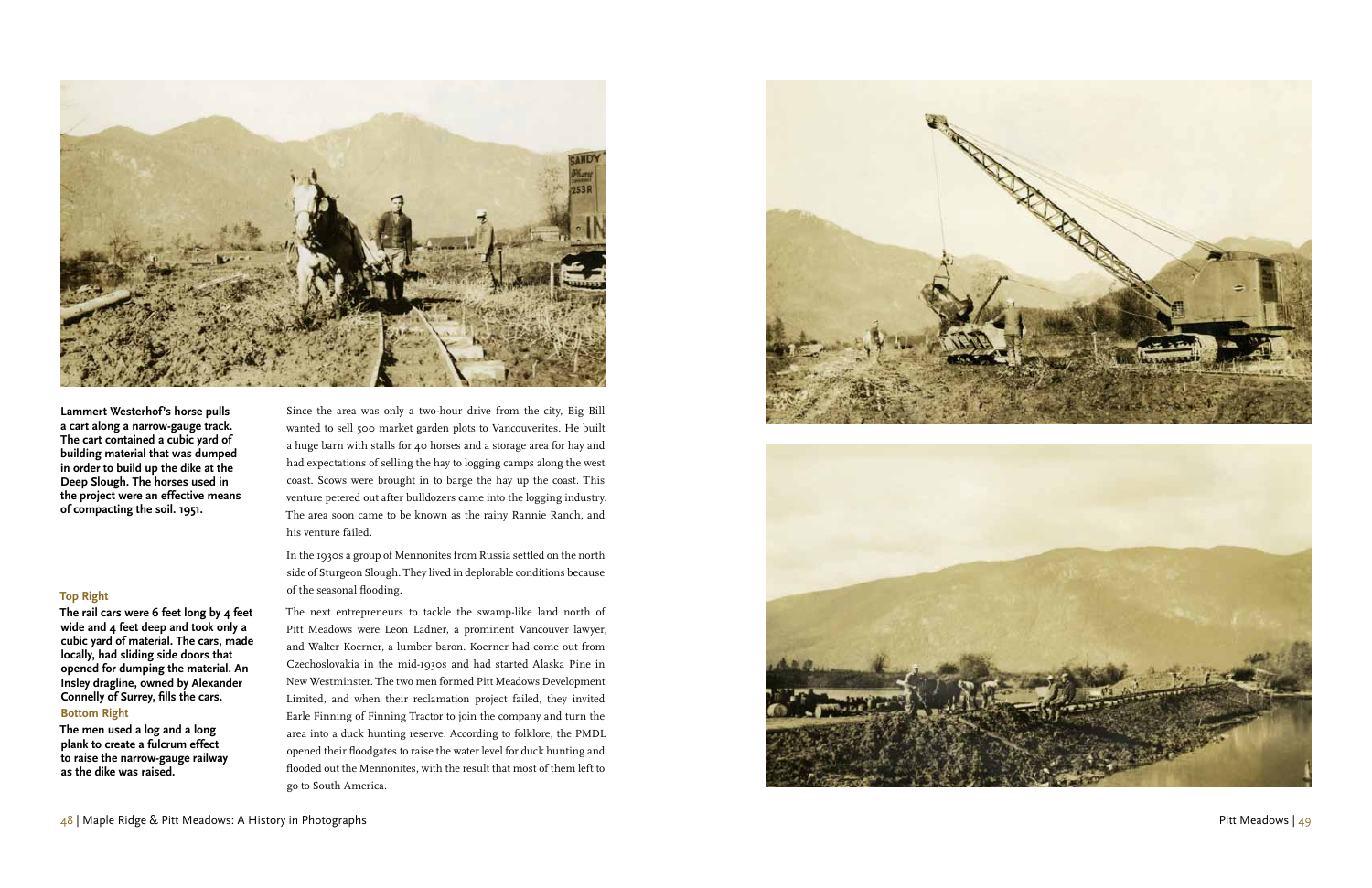The Dutch dike builders, under the supervision of Mr. Biezefeld, a civil engineer from the Netherlands, set about repairing a 300-foot section of dike at the south end of Pitt Lake at the Deep Slough. The constant pounding from waves coming down Pitt Lake during stormy weather had broken the dike not only in 1948 but again in 1950, thus flooding the reclaimed lands. Biezefeld's plan was to build the dike to 14 feet above sea level. Ten to twelve men started on the project in July 1951 and worked until early October.

The men built a primitive railroad and used 6' long by 4' wide by 4' deep dump carts that each took a cubic yard of material. Richard Koopman, a blacksmith in Pitt Meadows, built these carts. Alexander Connelly from Surrey provided a dragline and bucket to fill the carts, which were then hauled by horses along the railroad to the break in



**A floating suction dredge was used to pipe a 90% water and 10% sand mixture to build the 1958- 1959 dike. Note the flying of the Union Jack and the Dutch flag.**

In the spring of 1948 unusually high waters breached the Deep Slough dike at the south end of Pitt Lake. The flooding caused a decline in the duck population, and as a result the PMDL were anxious to sell.

In 1949 Jan Blom, a Dutch lawyer from the Hague, the Netherlands, arrived in Vancouver for the purpose of investing Dutch money in projects targeted at getting Dutch emigrant employment in Canada. His initial purpose for the trip was to oversee the sale of lands that had been acquired by the Dutch-owned Transatlantic Mortgage Company with the strategy of buying properties that had gone into receivership due to the depression following World War II. Blom talked with Ladner, who persuaded him to visit the duck hunting reserve north of Pitt Meadows to see the potential for farmlands, because both knew that Dutch engineers had the ingenuity at dike construction to reclaim the lands. Blom returned to Holland and managed to convince wealthy Dutch investors, who had lost large investments in Indonesia following the war, to gamble what was left of their fortunes in this new venture.



**Sandy Connolley's dragline being used on the 1951-1952 dike.**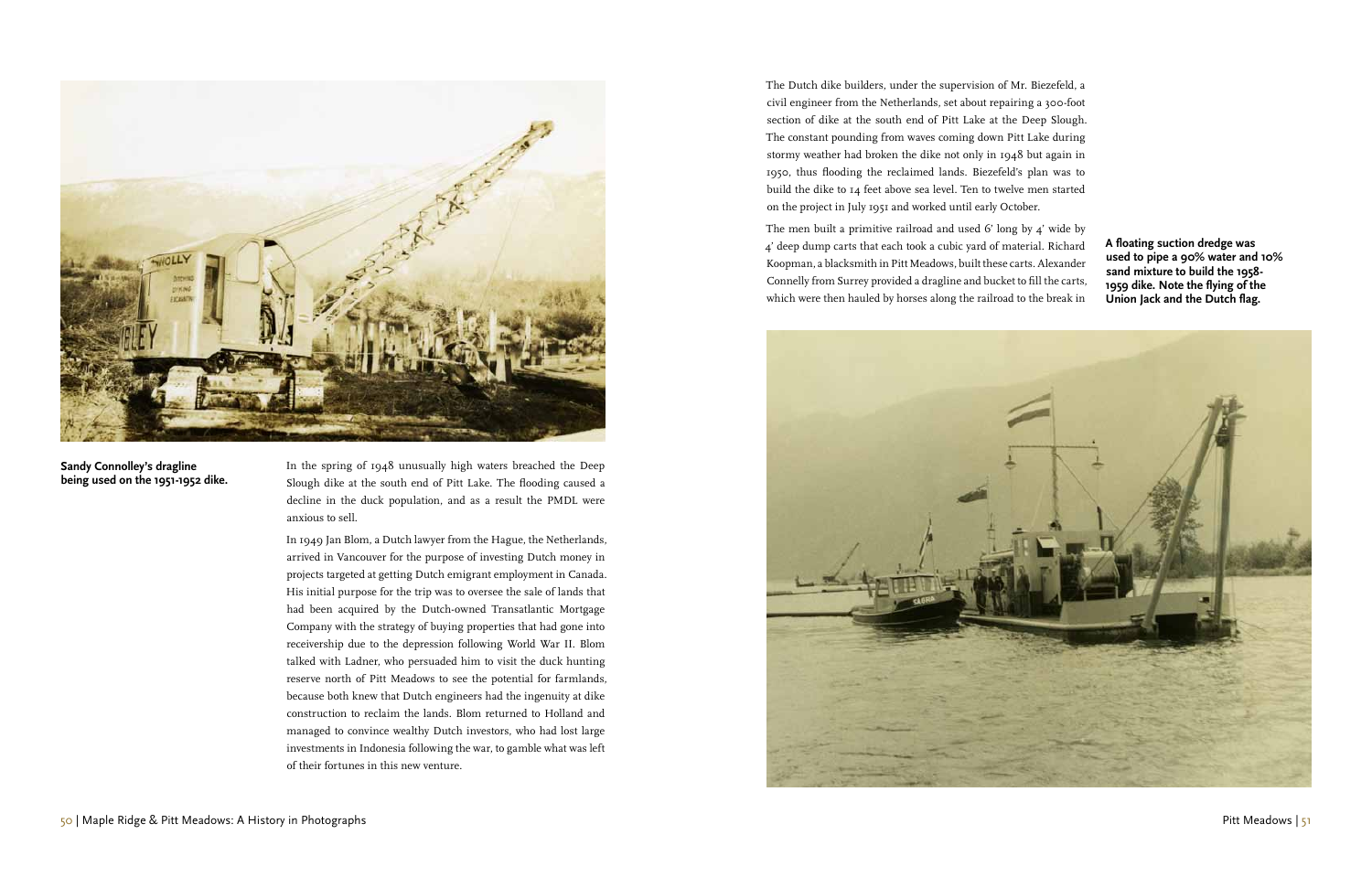Between 1959 and 1961, the Pitt Polder Limited built a second one mile long dike north of the original Deep Slough dike as added precautionary insurance. The company brought in a suction dredge and pumped a mixture of 10 % sand and 90 % water from the bottom of Pitt Lake through long pipes onto the top of the mudflats. The water drained back into the lake on one side and into the Deep Slough on the other, and the sand remained to slowly form a shallow 30 feet wide by one-mile long dike to the mountains. A dragline, sitting on a wooden platform, piled sand from the center of the lengthy shallow to either side and slowly a dike began to rise up across the mudflats. The dragline operator moved forward and backwards by placing wooden pallets either ahead or behind his machine. The trench left in the middle of the dike was then filled with the sand and water mixture and over time the dike began to rise. This dike was built up so that it was 32 feet wide when 16 feet above sea level. Rock, quarried from the Gilley quarry on the Port Coquitlam side of Pitt River, was used in place of cement on

**In 1959 Prince Bernard of the Netherlands (husband of Queen Juliana) visited the Pitt Polder. Left to right: The Prince, Dr. Jan Blom, Lieutenant-Governor Frank M. Ross, and Pitt Meadows Reeve Harold Sutton.**

#### **Following Pages**

**Diking Area #2 (Fenton) and #1 (Alouette) with diking Area #4 (Pitt Polder) showing today's cranberry and blueberry fields. The Lower Pitt River is to the left of the photo coming out of Pitt Lake. The Swane-set Bay Resort & Country Club reaches the shoreline of the lake, while the Golden Eagle Golf Club is nestled up against the mountains.**

the dike. That fall the married men then returned to their wives, but the single men stayed on and added brush, called matting, to the dike as a preliminary breakwater.

The following spring the ingenious Dutchmen hauled gravel on a scow from Mary Hill in Port Coquitlam. Once at the site, the gravel was mixed into cement, and the men put down 8' by 12' by 4" thick slabs all along the lakeside of the dike as a deterrent to wave action from Pitt Lake and burrowing by beaver and muskrat. They didn't stop with just these safeguards. At the southern end of Pitt Lake the company installed 8"-diameter pilings as a buffer against the 6-foot and greater waves coming from the lake. Then log booms were tied to the piles to help in slowing down the wave action.





**South End of Pitt Lake showing the massive reclamation endeavours of the Dutch in Pitt Polder.** 

- **The 1958-1959 dike from 1 the boat launch ramp**
- **East to the mountains 2**
- **1948 break and 1950 repair 3Deep Slough**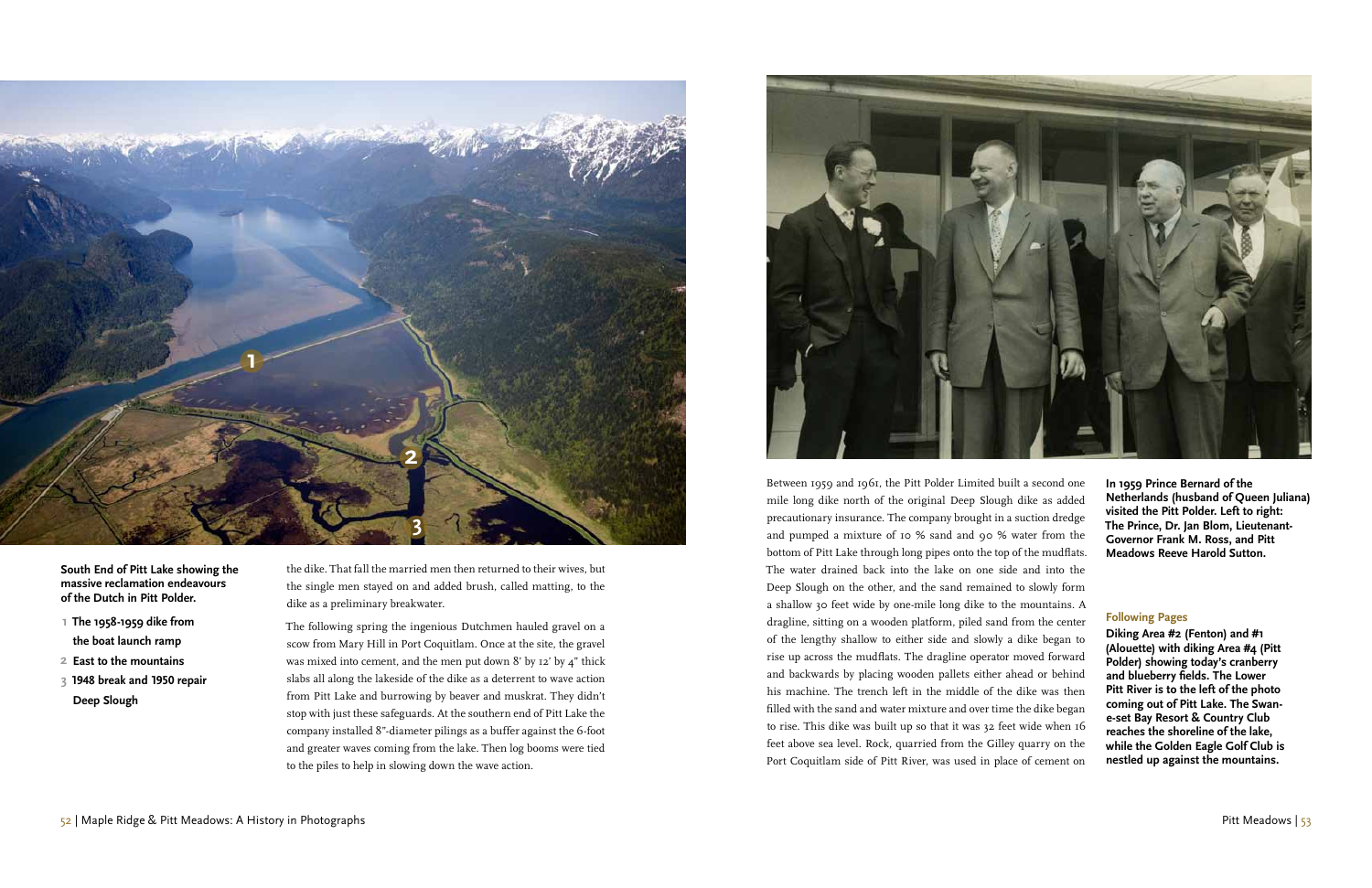